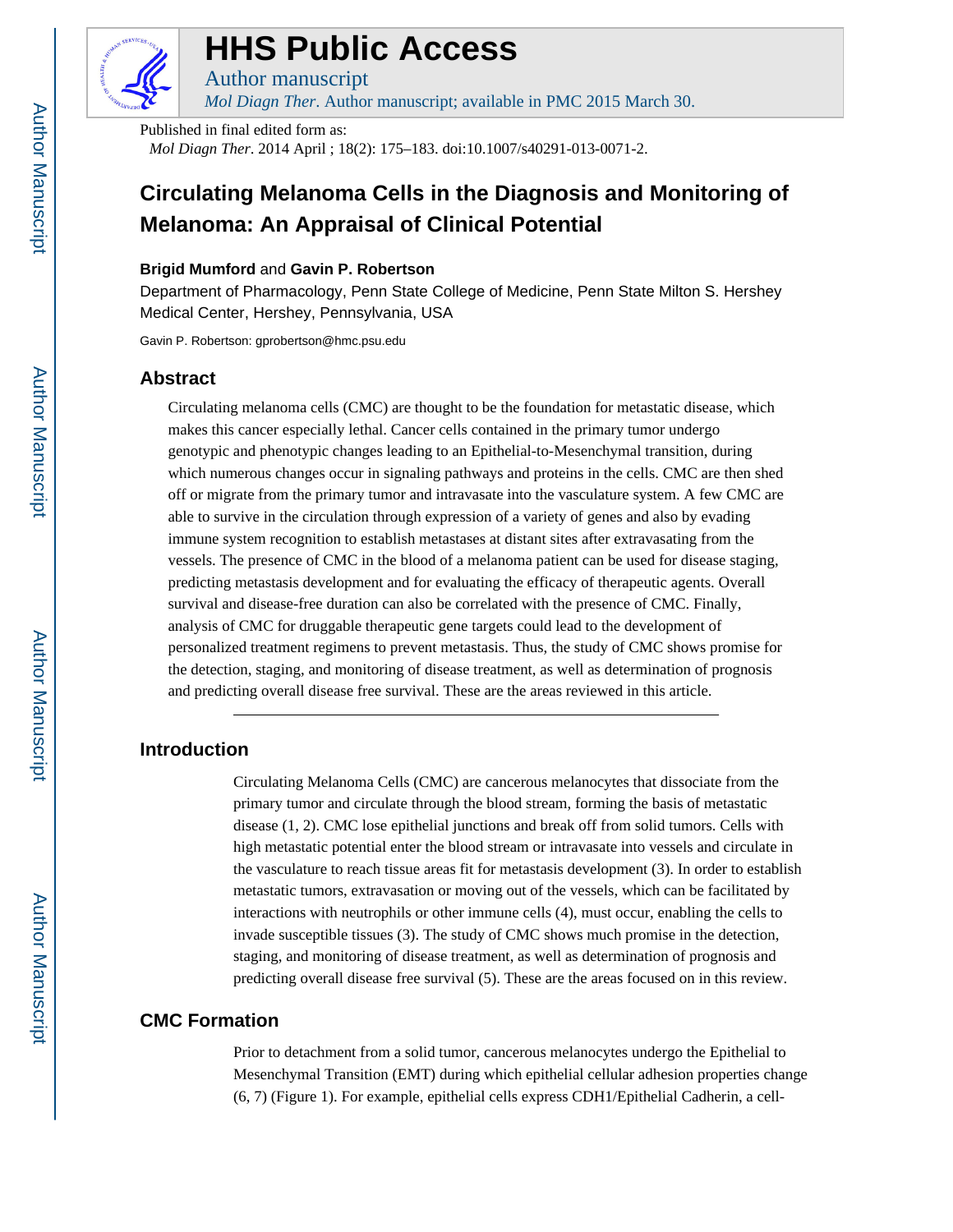surface protein ligand connected via cytoplasmic tail to α-catenin and β-catenin to the actin cytoskeleton. Through this connection, close intercellular junctions are typically formed among epithelial cells. Expression of vimetin, an intermediary filament regulated by the nuclear protein PARP-1, is associated with the induction of the Epithelial-to-Mesenchymal Transition (8). Subsequently, epithelial cells begin secreting EGF, FGF, and HGF (epithelial, fibroblast, and hepatocyte growth factors) via intracellular transduction pathways (1, 9–11). Additionally, changes occur in the MAPK pathway and the increased expression of SNA1 (Snail and twist), Wnt, Notch, SPARC, and Hedgehog (12–16). After interacting with the secreted factors, early stage melanocytic lesion cells cease expression of CDH1, and begin expressing CDH5/Non-Epithelial Cadherin, a calcium-dependent adhesion molecule, which binds the cells less tightly than does the normally expressed Epithelial Cadherin (1, 9–11, 17). The expression of CDH5 leads to the loss of characteristic epithelial intercellular adhesion by reduction of gap junctions, desmosomes, and other adhesion molecules (3, 11, 18).

As a consequence of the EMT, melanocytic lesion cells take on characteristics of motile mesenchymal progenitor cells (19), allowing for movement and dermal invasion (3, 20). Dermal invasion is stimulated by the increased activity of Wnt5a and the activation of PKC causing cytoskel et al changes that enhance cell motility (21). Melanocytic lesion cells are attracted to the lymph or blood vessels by macrophage-mediated secretion of cytokines, chemokines, and growth factors (22). The cells then invade, or intravasate, into the lymph system or blood stream (Figure 1) through passive or active processes. Passive intravasation requires little expenditure of energy as the invading melanoma cell is sloughed off from the tumor due to increased blood flow and/or low levels of CDH1 (23). Actively-induced intravasation occurs for example when melanoma metastatic proteins NEDD9 and DOC-3 are expressed by the cell, leading to the activation of Rac18, causing changes in the actin assembly within the cell promoting migration into vessels (23). Other proteins can also be involved in this process. Intravasation through active means can confer better metastatic ability, as the cells are more likely to survive in the blood stream (Figure 1).

Although  $4\times10^6$  CMC can be shed from primary tumors daily (roughly 1 million per gram of tumor tissue), only 1–3 at best, are viable in the circulation (1, 24, 25). Most cells undergo necrosis or apoptosis as a result of the sheer stress occurring in the blood stream or from starvation or from immune system intervention (26, 27). Certain metastasizing cells are resistant to apoptosis due to the deregulation of the PI3K/Akt pathway, which interferes with the regulation of apoptotic genes (28). Specifically, increases in the phosphorylation of Akt3 and PRAS40 have been associated with the progression of melanoma and resistance to apoptosis (29, 30). Inhibition of either Akt3 or PRAS40 resulted in increased tumor cell apoptosis and susceptibility to apoptosis-inducing drugs (29, 30). Also contributing to the PI3K/Akt pathway deregulation is phosphatase and tensin homologue (PTEN), a tumor suppressor gene (29, 31). The loss of PTEN functioning in tumor cells allows for the deregulation of genes within the PI3K/Akt pathway leading to tumor progression. The introduction of functional PTEN into melanoma cells can inhibit tumor formation by increasing susceptibility to apoptosis (31). Many other proteins or signaling pathways are also utilized in the evasion of apoptosis by CMC, including a decrease in the expression of death receptors, increased expression of metalloproteins, increased secretion of growth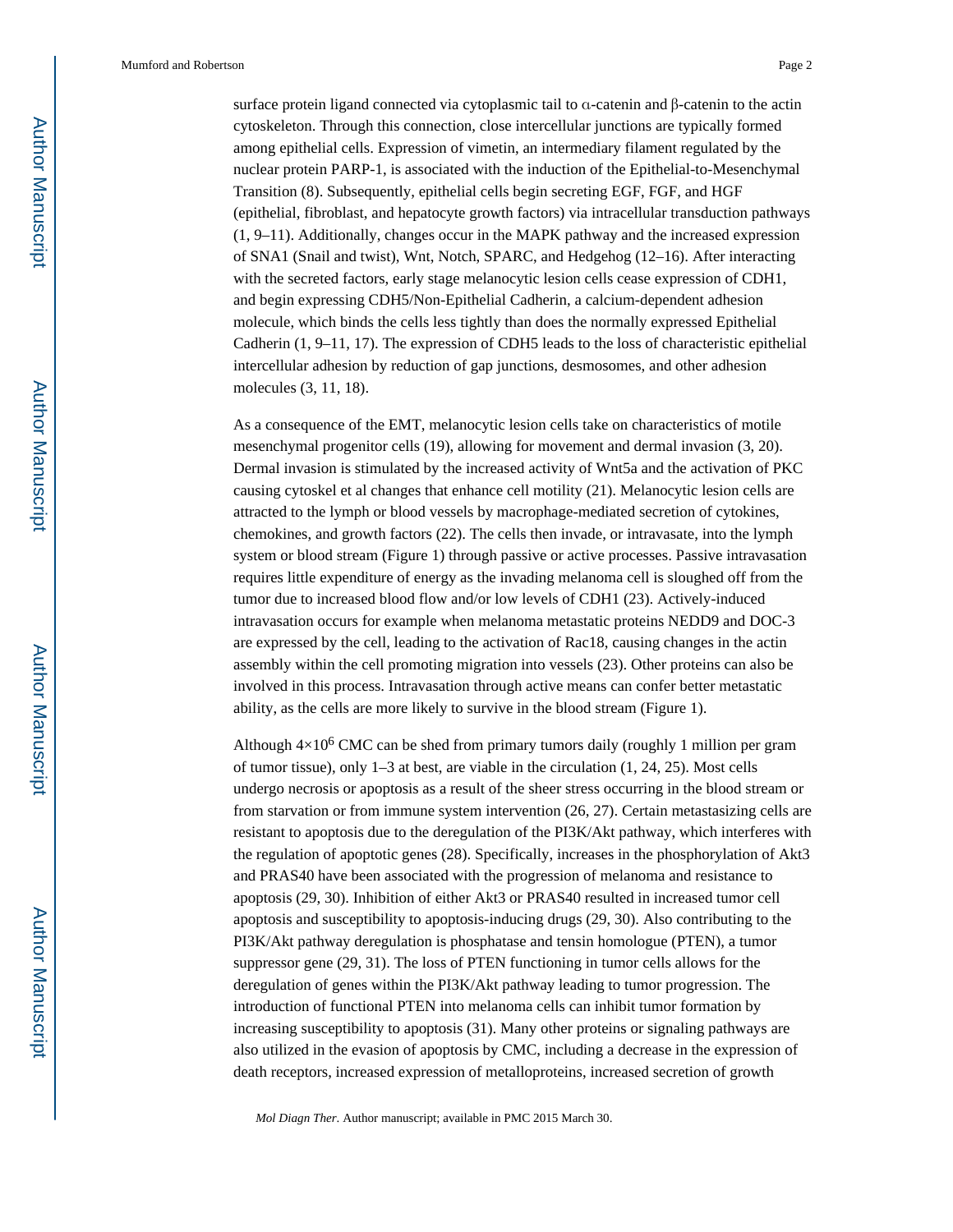factors, and overexpression of anti-apoptotic proteins, such as BCL-2, BCL-XL, and FAK (focal adhesion kinase) (28, 32, 33). In addition, CMCs can avoid detection by natural killer cells, which induce apoptosis by targeting the NKG2D ligand expressed on the surface of certain cells. CMC internalize the NKGD2 natural killer cell target ligand in order to evade damage from natural killer cells (34).

Those cells that are able to defy the body's natural defense systems can be the most actively dividing and fit CMC (35). These cells are able to survive in the circulatory system and may aggregate to form microemboli or clumps of metastatic cells protected by a collection of surrounding of platelets and/or leukocytes (1, 36, 37) (Figure 1). Due to the sheer size of microemboli, they can become entrapped in small capillaries and CMC within the mix subsequentially invade into susceptible tissue to establish metastases (34, 38).

Prior to invasion into tissues, extravasation of single CMC out of the vascular system must occur (Figure 1). Often, single CMC capable of metastasis secrete IL-8 (interleukin-8) to facilitate extravasation (Figure 2). IL-8 attracts tethering neutrophils to the melanoma cells, and through interaction of ICAM-1 receptors on melanoma cells and  $\beta_2$  Integrins on neutrophils, the two cells become physically connected (4). Similar interaction occurs between the neutrophil-melanoma complex and the endothelial cells lining the vessels through binding of sailyl carbohydrates on the membrane of neutrophils and E-Selectin on the surface of the endothelial cell. This results in tethering of the melanoma cells to the endothelial cell, thereby anchoring the CMC in place, which enables growth or invasion into the surrounding tissue, subsequently leading to metastatic tumor establishment (Figure 2)  $(4)$ .

Vascular development, or angiogenesis, is necessary for the continued expansion in the size of a tumor and it is this process that might free certain CMC through passive means. The expression of VEGF (Vascular Endothelial Growth Factor) and HIF (Hypoxia-inducing factor)-1α induce angiogenesis for the maintenance of cells within tumors (39). Proper local vascular patterns and tumor cell-microenvironment interactions can enhance the fitness of a region for CMC invasion and tumor growth (5).

The cellular markers for CMC identification are similar to those of tumor cells, which include a high nuclear to cytoplasmic ratio (40, 41) and visible nucleoli (40). In addition, as occurs with the clonal nature of tumors, CMC show great heterogeneity in ligands expressed on the cell surface and proteins within the cells themselves (42). This high level of diversity creates a major obstacle in identifying those cells to target in order to inhibit the development of metastatic lesions, and will be an important area of research in the future.

# **Detection of CMC**

The rarity of CMC in the blood stream  $(1-3 \text{ CMC}/25 \text{ billion blood cells})$  and the lack of current technology to isolate every CMC will require further technological advancements for the field to reach its full potential (1). A very small number of CMC, roughly 1–3 cells can be found in 5 billion blood cells, and as such, very specific and stringent means of detection are necessary to isolate CMC (1). Furthermore, CMC can acquire new genetic mutations from the tumor of origin and are prone to phenotypic drift, which contributes to cellular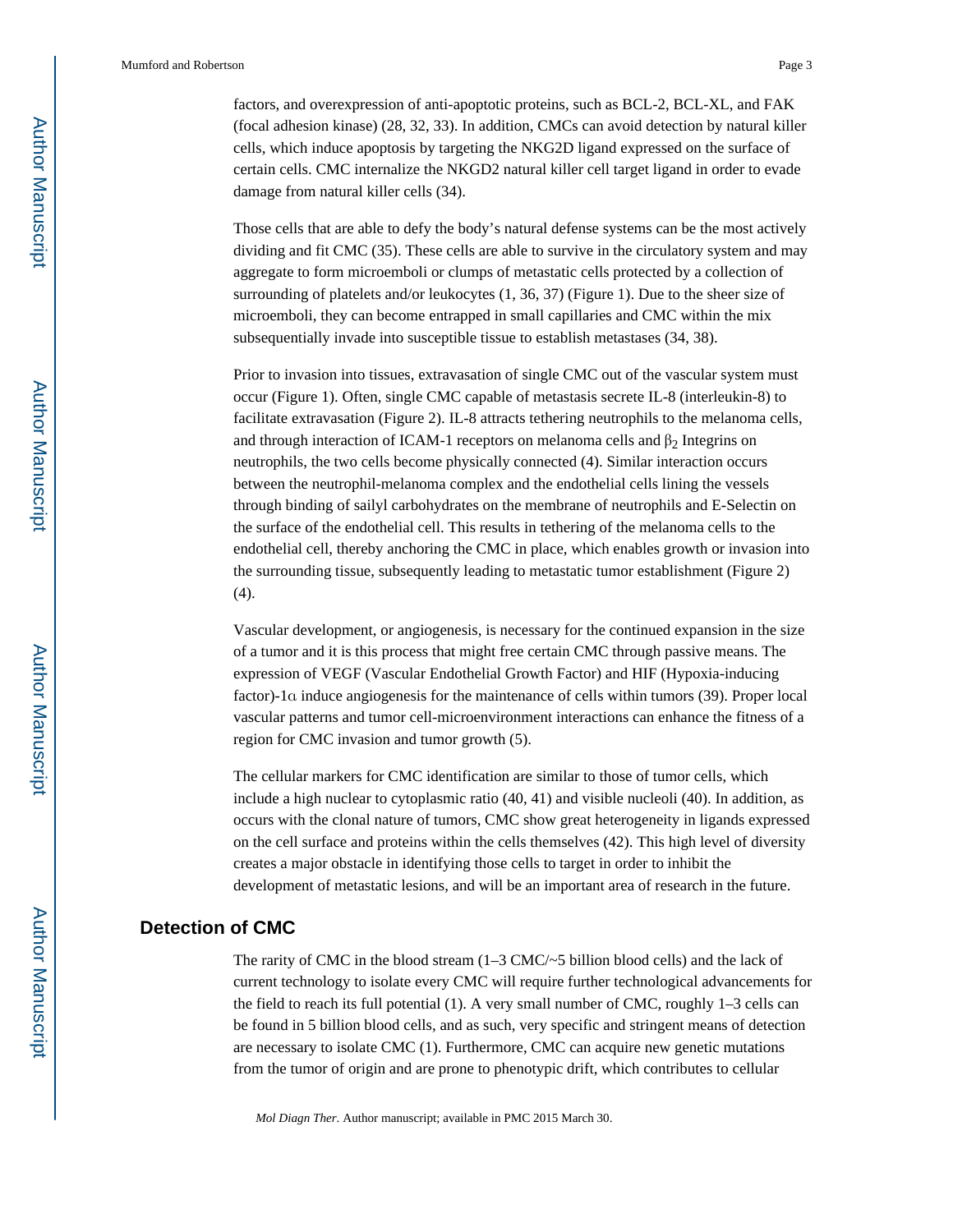heterogeneity (35, 43–46) and accounts for the high variation among markers expressed by these cells. Few specific ligands linked to CMC survival have been identified, and fewer still have been exclusively linked to CMC metastasis (40). Heterogeneity of cell surface markers complicates the isolation of all CMC as capture technology would have to utilize a large variety of markers with high specificity to isolate all cells. Unfortunately, the majority of methods currently available lack the specificity to isolate an accurate number of CMC or those CMC specifically leading to metastasis development (47). Separation of CMC from red blood cells is rather simple as red blood cells can be lysed (48). However, distinguishing CMC from leukocytes or stray normal epithelial cells is more complex as many of these cells are caught by CMC-detecting beads and chips or adhere to the entrapped CMC (5). Leukocytes are difficult to lyse without affecting CMC survival or capture and cannot be separated via centrifugation, filtration or other current technologies (49). Specific selection for leukocytes via immuno capture using leukocyte surface ligands such as CD45 (negative selection) (48) or immuno capture using CMC-specific ligands, such as Melan-A/MART-1 or MAGE-3 (positive selection) (50) can be used as a means of separating metastatic cells from leukocytes. However, even using these approaches it is impossible to eliminate all of the leukocytes.

In recent years, many advances have been made in the development of CMC isolation technologies (Table 1). Most approaches utilize antibody-coated immunomagnetic beads or microchips to screen for multiple markers, including Melan-A/MART-1, Tyrosine, gp100, CD146, and MAGE-3, to account for variability among CMC (16, 50). Analysis methods frequently utilize RT-PCR (Real Time Polymerase Chain Reaction) analysis, combined with fluorescent imaging selection or immunocytochemistry to identify CMC or targets indicative of metastatic disease (5, 51, 52). Associated with these advances are increasing specificity, higher CMC yield during collection, as well as identification and utilization of new markers for CMC isolation. Cells isolated using these approach are then used for prognostic as well as diagnostic purposes (5).

# **Functions of CMC**

Circulating melanoma cells have potential for pinpointing patients who are prone to metastasis and for monitoring the progression of disease as well as efficacy of therapies (53). Detection of CMC can indicate impending micrometastases prior to clinically observable metastatic tumor formation (54). Specifically they can identify those patients prone to relapse after surgical removal of primary tumors (34). In these patients, CMC can be symptomatic of the presence of minimally residual disease before currently available clinical measures are able to detect tumor formation (55, 56). In early-stage patients (Stages 0-I), the observation of CMC can indicate a predisposition to develop distant metastatic tumors as the disease progresses (54). Two thirds of those who developed metastases or locally recurrent disease were identified as having CMCs in peripheral blood during the early stages of melanoma (57).

Since circulating melanoma cells are necessary, but not indicate metastasis development, CMC can be used to stage melanoma (50). However, the specificity and accuracy of the tools used for detection and the intermittent shedding of cells from tumors reduce the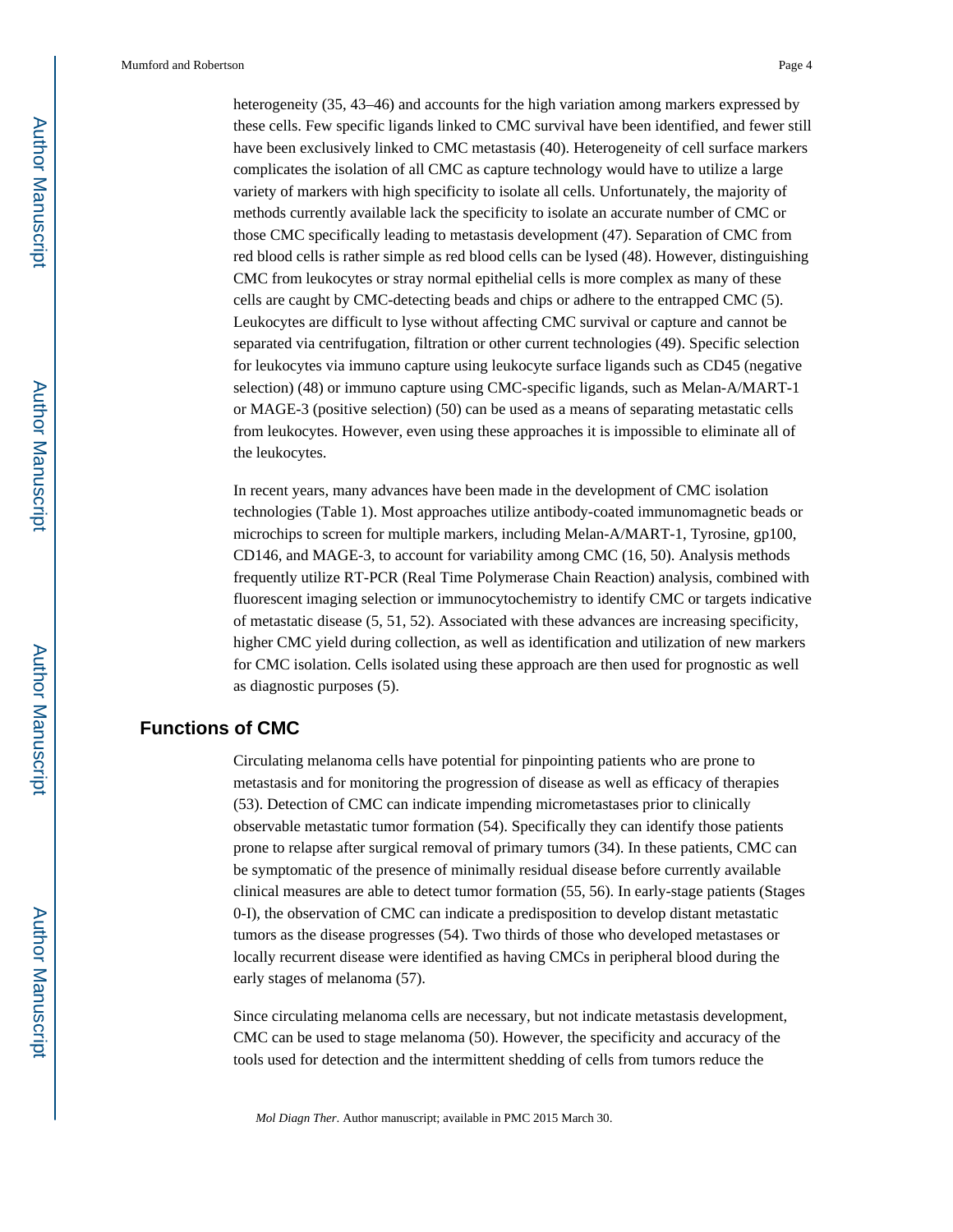reliability of CMC for melanoma staging as falsely negative results might not indicate that metastasis has not or will not occur (58). Despite the controversial results concerning CMC use in cancer diagnosis and prognosis, the majority of studies utilizing RT-PCR for CMC detection have indicated a strong correlation between the number of cells isolated from patient blood samples and the disease stage (52, 59, 60). Furthermore, the number of patients with detectable numbers of CMC was lower in Stage III (observed: 30%, expected: 60–70%) and stage IV (observed: 45%, expected: 100%) disease than was expected (58). However, an increase in the number of patients with CMC has been observed as the stage of disease increases (58).

There is also controversy over the reliability of CMC in gauging prognosis for overall survival time, disease-free survival, and the efficacy of targeted therapies. This lack of consensus stems from inconsistency related to the approaches used to capture and analyze these cells (61). There is no universally accepted method for the collection (i.e. immunomagnetic beads, CTC Chip, CellSearch, etc.), analysis (i.e. RT-PCR, immunocytochemistry, etc.), sensitivity or specificity of different collection methods. This causes discordant results stemming from variance among the protocols used in different studies. In addition, a plethora of markers (Tyrosine, Melan-A/Mart-1, gp100, MAGE-3, EpCAM) are used as identifiers for CMC with only cells containing those surface markers being isolated (61). In some studies multiple markers are used in detection of CMC; however, in others, only one marker, such as EpCAM was used, which eliminated collection of those cells lacking this marker (59). The propensity for accurate identification and isolation of CMC depends entirely upon the markers used. Therefore, antibodies common to normal cells can result in falsely positive detection caused by the capture of epithelial cells or leukocytes (50, 61). Similarly, falsely negative conclusions can result from using nonspecific antibodies or inefficient capture methods (5). Finally, variety in age and disease stage, sample size, or the number of or time of collection of blood samples used for each patient could result in discordant results (59, 61).

Pretreatment CMC status strongly correlates with overall survival and disease free survival (47, 62–64). In multiple studies, including meta-analyses, CMC have been found to be relatively accurate gauges of prognosis for survival time (52, 65). In the Mocellin study in 2004, the presence of CMC in recently post-operative patients (within 12 months of surgical removal of solid tumor) reliably identified 83% of melanoma patients who were afflicted by minimally residual disease and relapsed within 8 months of the detection of CMC (61). In addition, CMC were found to be accurate predictors of overall survival (52). Metastatic melanoma patients who had <2 CMC in 7.5mL blood averaged an overall survival time of 12.1 months, whereas those measured as having 2 CMC had an average decreased overall survival time of 2.0 months (52).

## **CMC in Personalized Therapy**

Personalized therapy involves screening for a combination or set of genetic or proteomic changes, which can be associated with increased efficacy of particular chemotherapy or radiotherapy. Efficacy is based on the deregulated proteins expressed or genetic alterations occurring in the tumor of the patient. The specific drugs used are based on the cancer targets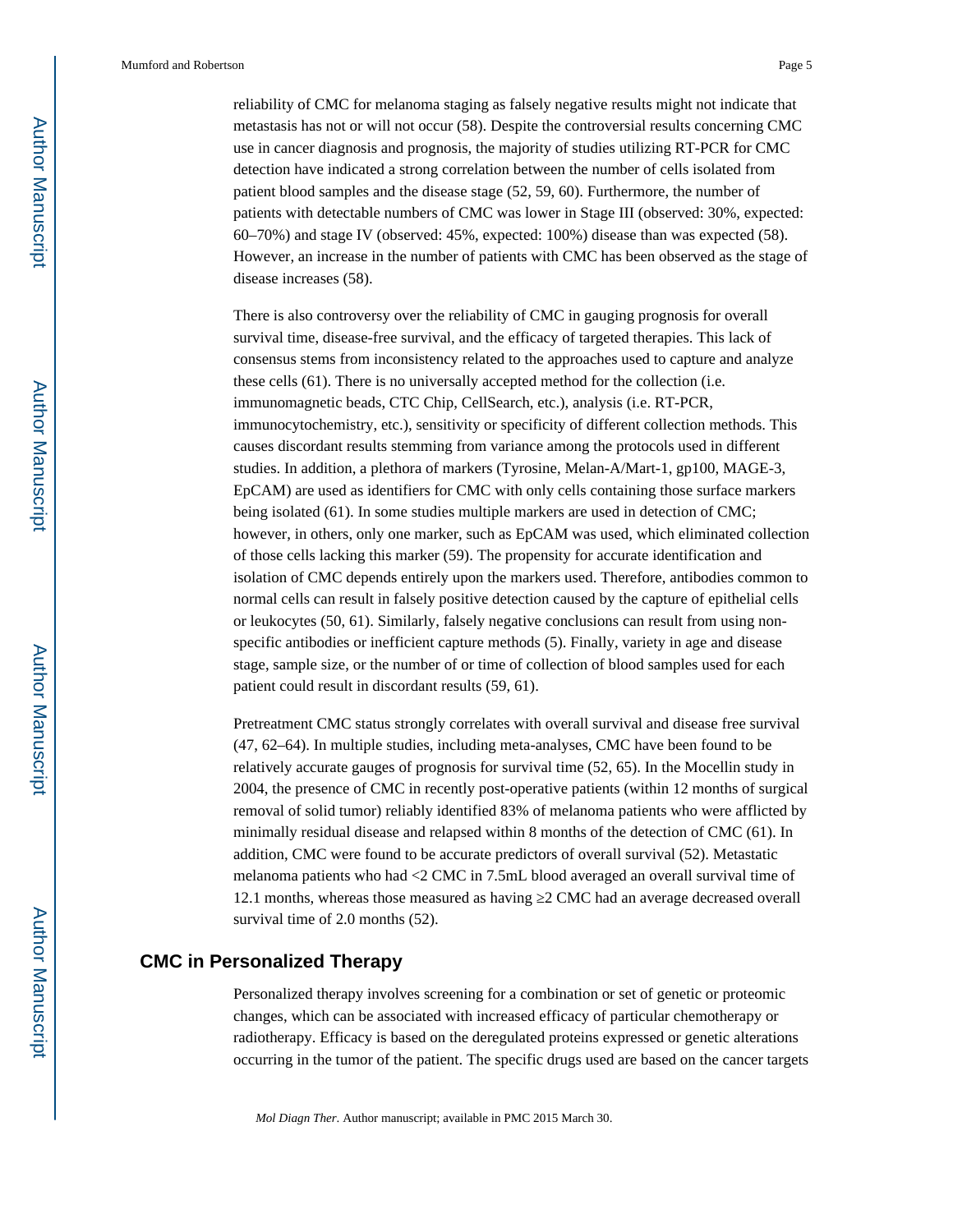or deregulated genes in the tumor cells or CMCs isolated from the patient (Figure 3) (66). Thus, drugs used are usually designed specifically for the patient receiving the therapy.

Currently, the avenues for personalized therapy is frequently based upon analyses of biopsies of primary tumors; however, in the future, this assessment may be based only on CMC isolated from patient blood (66). A continued limitation of the current approach is based on the heterogeneity of tumor cells, which hampers the design of effective personalized therapeutic regimens (42). A further complication could be that cells contained in a solid tumor grow and proliferate under different conditions than do CMC or cells undergoing the first steps of metastasis (43). Tumor cells can be limited by microenvironment in terms of space or available growth factors for proliferation (43). Furthermore, prior to undergoing the EMT, tumor cells are tightly packed and intercellularly bound, whereas CMC and those with metastatic potential circulate through the blood individually or in small microemboli (Figure 1). CMC, therefore, exist with fewer spacial restrictions on growth and proliferation. Drugs that target cells in the primary tumor might not affect CMC or metastatic cells as they may have lost epithelial ligands, such as those involved in the formation of cell adhesions, during the EMT (6, 7, 42).

Once isolated, the analysis of expressed surface ligands or deregulated intracellular proteins could be used for the development of personalized treatment. This approach would integrate therapies to specifically target CMC directly controlling metastasis development. The involvement of CMC in the design of targeted therapies to inhibit metastasis development is outlined in Figure 3. However, a complication of this approach is the heterogeneity of expressed markers in CMC and the aforementioned differences between these cells and those bound in tumors. This problem could cast doubt on a drugs' efficacy for killing both CMC and tumor-bound cells (47). As such, information obtained from both biopsies of solid tumors and analysis of CMC might be the best approach to eliminate these concerns when designing personalized therapies.

The role of CMC in monitoring the effects of targeted therapy has also been a subject of much controversy. Many studies investigating the change in the number of CMC isolated from patient blood samples and the success of targeted therapies in treating patients' disease have resulted in inconsistent conclusions (47, 55). These discrepancies likely stem from the aforementioned lack of a standardized isolation method, an approach for analysis of CMC, variation in the stages of disease of the test groups, and frequency of collection of blood samples (61).

The isolation of CMC resistant to drugs is a non-invasive approach for early detection of drug resistance (67, 68). Genetic mutations conferring drug resistance would be predicted in the population of CMC within the blood stream. These CMC would likely be the most fit, resilient, potentially drug resistant cancer cells in a patient (69–71). The separation and analysis of these drug-resistant CMC could reveal novel mutations, indicating the impending doom of a treatment regime. If this strategy was successful it might be a significant advance for cancer treatment and the prevention of recurrent resistant disease (53).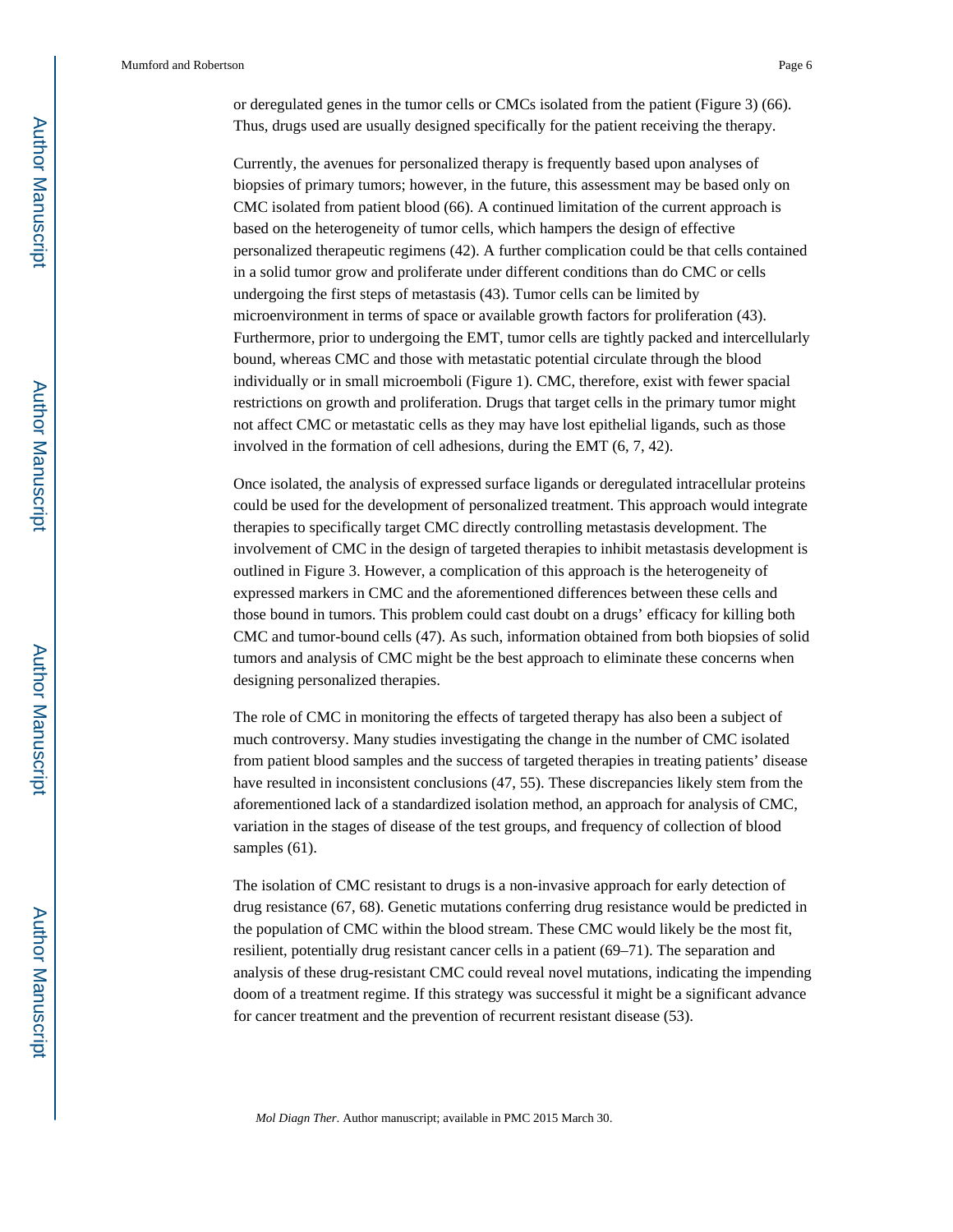# **CMC Potential for the Prevention of Metastasis**

Increasingly, CMC presence is an important target for the prevention of metastasis. The identification of CMC in patient blood samples during the first year after surgical tumor removal has an 83% correlation with the recurrence of disease within 8 months of the first detection of CMC (50). Additionally, the detection of CMC in blood samples in the early stages (0-I) of melanoma development is indicative of patients with a high risk of developing metastasis (52). Adjuvant therapy and additional treatment can then be implemented for those who will most likely be affected by metastasis. Targeting CMC for personalized therapy using markers found in cells isolated from patients' blood streams appears to be a promising means of preventing metastasis (Figure 3).

Finally, targeting the genes encoding proteins involved in metastasis development for treatment has potential to thwart the progression of metastasis. Steps within the Epithelial to Mesenchymal Transition, such as the conversion of CDH1 to CDH5, leading to the loss of epithelial intercellular adhesion properties facilitating dermal invasion, intravasation, circulation and extravasation, could be targeted in CMC. The retention of cellular junctions would potentially disallow cells from breaking off from the tumor, thereby preventing metastasis (42). In addition, reduction of IL-8 secretion by invading CMC cells could reduce neutrophil-assisted extravasation (Figure 1) by 25–60%, subsequently reducing metastasis development by  $\sim$  50% (4). In addition, many proteins associated with the process of metastasis, including SNA1 (snail and twist), Hedgehog, and Wnt (12–15), as well as antiapoptosis metalloproteins, BCL-2, BCL-XL, and FAK (focal adhesion kinase) could all interfere with metastasis and lead to CMC death before metastasis formation (28, 32, 33).

## **Future Directions in the Use and Detection of CMC**

A standardized method of isolation and analysis must be established for those CMC that have the potential to metastasize. The identification of metastasizing CMC is clearly necessary for the future development of this research area and the success of targeted therapies (Figure 3). Millions of CMC are sloughed from tumors daily and enter into the blood stream; however, only very few of these cells are able to survive and establish metastases (Figure 1) (24, 25). Current CMC methods try to isolate all identifiable CMC, including those cells unable to survive in the blood stream (34). Designing a treatment regimen targeting all possible markers found on isolated cells would be far too expensive and possibly toxic due to the number of drugs necessary and possible interactions among these drugs. However, if a marker associated with the ability to survive while circulating or to establish metastatic lesions is identified, only cells expressing this ligand might need to be isolated and targeted, as cells not expressing this factor would not metastasize and would thus be irrelevant. This would be a huge advance in cancer treatment as it is metastasis that kills patients.

### **Acknowledgements**

Grant support from NIH (R01 CA-136667-02, R01 CA-1138634-02 and R01CA127892-05), The Foreman Foundation for Melanoma Research (to Gavin P. Robertson).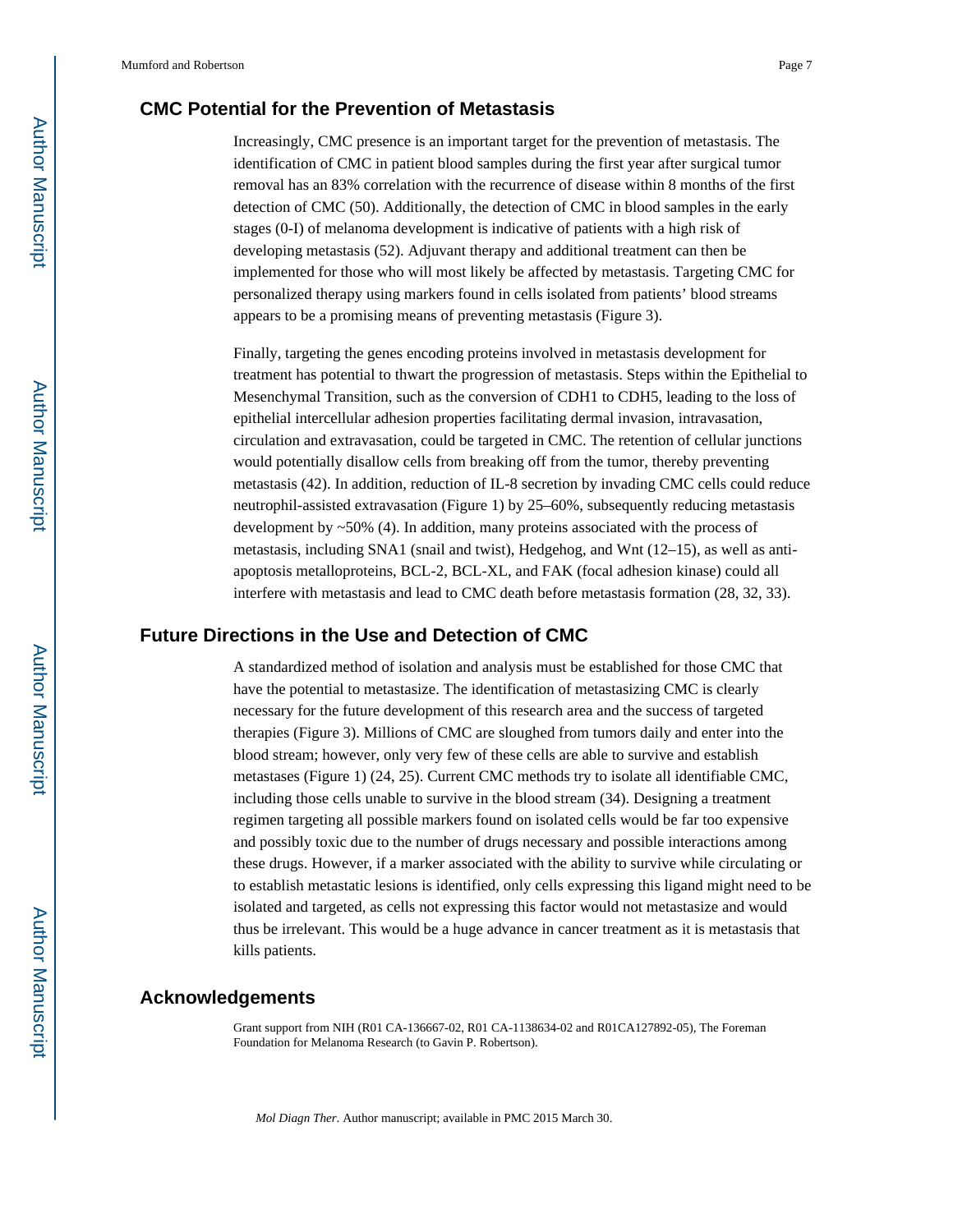# **Literature Cited**

- 1. Paterlini-Brechot P, Benali NL. Circulating tumor cells (CTC) detection: clinical impact and future directions. Cancer Lett. Aug 18; 2007 253(2):180–204. PubMed PMID: 17314005. Epub 2007/02/23. eng. [PubMed: 17314005]
- 2. Seiter S, Rappl G, Tilgen W, Ugurel S, Reinhold U. Facts and pitfalls in the detection of tyrosinase mRNA in the blood of melanoma patients by RT-PCR. Recent Results Cancer Res. 2001; 158:105– 112. PubMed PMID: 11092037. Epub 2000/11/25. eng. [PubMed: 11092037]
- 3. Chiang AC, Massague J. Molecular basis of metastasis. N Engl J Med. Dec 25; 2008 359(26):2814– 2823. PubMed PMID: 19109576. Epub 2008/12/26. eng. [PubMed: 19109576]
- 4. Huh SJ, Liang S, Sharma A, Dong C, Robertson GP. Transiently entrapped circulating tumor cells interact with neutrophils to facilitate lung metastasis development. Cancer Res. Jul 15; 2010 70(14): 6071–6082. PubMed PMID: 20610626. Pubmed Central PMCID: 2905495. Epub 2010/07/09. eng. [PubMed: 20610626]
- 5. Nezos A, Msaouel P, Pissimissis N, Lembessis P, Sourla A, Armakolas A, et al. Methods of detection of circulating melanoma cells: a comparative overview. Cancer Treat Rev. Jun; 2011 37(4):284–290. PubMed PMID: 21106295. Epub 2010/11/26. eng. [PubMed: 21106295]
- 6. Thompson EW, Newgreen DF, Tarin D. Carcinoma invasion and metastasis: a role for epithelialmesenchymal transition? Cancer Res. Jul 15; 2005 65(14):5991–5995. discussion 5. PubMed PMID: 16024595. Epub 2005/07/19. eng. [PubMed: 16024595]
- 7. Xu J, Wang R, Xie ZH, Odero-Marah V, Pathak S, Multani A, et al. Prostate cancer metastasis: role of the host microenvironment in promoting epithelial to mesenchymal transition and increased bone and adrenal gland metastasis. Prostate. Nov 1; 2006 66(15):1664–1673. PubMed PMID: 16902972. Epub 2006/08/12. eng. [PubMed: 16902972]
- 8. Rodriguez MI, Peralta-Leal A, O'Valle F, Rodriguez-Vargas JM, Gonzalez-Flores A, Majuelos-Melguizo J, et al. PARP-1 regulates metastatic melanoma through modulation of vimentin-induced malignant transformation. PLoS genetics. Jun.2013 9(6):e1003531. PubMed PMID: 23785295. Pubmed Central PMCID: 3681683. [PubMed: 23785295]
- 9. Vogelmann R, Nguyen-Tat MD, Giehl K, Adler G, Wedlich D, Menke A. TGFbeta-induced downregulation of E-cadherin-based cell-cell adhesion depends on PI3-kinase and PTEN. J Cell Sci. Oct 15; 2005 118(Pt 20):4901–4912. PubMed PMID: 16219695. Epub 2005/10/13. eng. [PubMed: 16219695]
- 10. Van Den Bossche K, Naeyaert JM, Lambert J. The quest for the mechanism of melanin transfer. Traffic. Jul; 2006 7(7):769–778. PubMed PMID: 16787393. Epub 2006/06/22. eng. [PubMed: 16787393]
- 11. Moustakas A, Heldin CH. Signaling networks guiding epithelial-mesenchymal transitions during embryogenesis and cancer progression. Cancer Sci. Oct; 2007 98(10):1512–1520. PubMed PMID: 17645776. Epub 2007/07/25. eng. [PubMed: 17645776]
- 12. Larue L, Bellacosa A. Epithelial-mesenchymal transition in development and cancer: role of phosphatidylinositol 3' kinase/AKT pathways. Oncogene. Nov 14; 2005 24(50):7443–7454. PubMed PMID: 16288291. Epub 2005/11/17. eng. [PubMed: 16288291]
- 13. Lee JM, Dedhar S, Kalluri R, Thompson EW. The epithelial-mesenchymal transition: new insights in signaling, development, and disease. J Cell Biol. Mar 27; 2006 172(7):973–981. PubMed PMID: 16567498. Pubmed Central PMCID: 2063755. Epub 2006/03/29. eng. [PubMed: 16567498]
- 14. Thiery JP, Sleeman JP. Complex networks orchestrate epithelial-mesenchymal transitions. Nat Rev Mol Cell Biol. Feb; 2006 7(2):131–142. PubMed PMID: 16493418. Epub 2006/02/24. eng. [PubMed: 16493418]
- 15. Huber MA, Kraut N, Beug H. Molecular requirements for epithelial-mesenchymal transition during tumor progression. Curr Opin Cell Biol. Oct; 2005 17(5):548–558. PubMed PMID: 16098727. Epub 2005/08/16. eng. [PubMed: 16098727]
- 16. Concepcion Garrido M, Requena L, Kutzner H, Ortiz P, Perez-Gomez B, Rodriguez-Peralto JL. Desmoplastic Melanoma: Expression of Epithelial-Mesenchymal Transition-Related Proteins. The American Journal of dermatopathology. Aug 22.2013 PubMed PMID: 23974224.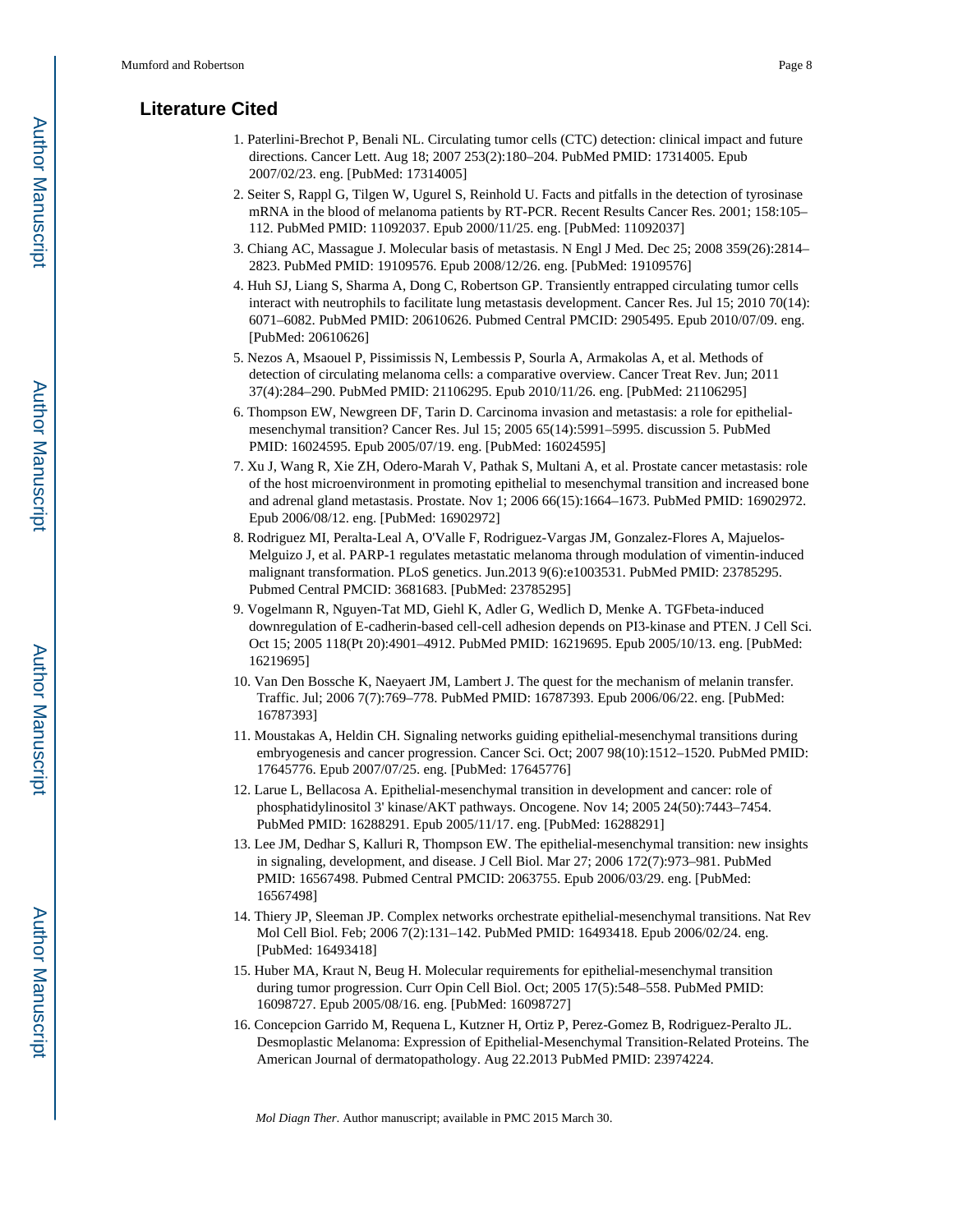- 17. Hsu MY, Meier FE, Nesbit M, Hsu JY, Van Belle P, Elder DE, et al. E-cadherin expression in melanoma cells restores keratinocyte-mediated growth control and down-regulates expression of invasion-related adhesion receptors. Am J Pathol. May; 2000 156(5):1515–1525. PubMed PMID: 10793063. Pubmed Central PMCID: 1876923. Epub 2000/05/04. eng. [PubMed: 10793063]
- 18. Peinado H, Portillo F, Cano A. Transcriptional regulation of cadherins during development and carcinogenesis. Int J Dev Biol. 2004; 48(5–6):365–375. PubMed PMID: 15349812. Epub 2004/09/07. eng. [PubMed: 15349812]
- 19. Mazzocca A, Carloni V. The metastatic process: methodological advances and pharmacological challenges. Curr Med Chem. 2009; 16(14):1704–1717. PubMed PMID: 19442141. Epub 2009/05/16. eng. [PubMed: 19442141]
- 20. Lade-Keller J, Riber-Hansen R, Guldberg P, Schmidt H, Hamilton-Dutoit SJ, Steiniche T. E- to Ncadherin switch in melanoma is associated with decreased expression of phosphatase and tensin homolog and cancer progression. Br J Dermatol. Sep; 2013 169(3):618–628. PubMed PMID: 23662813. [PubMed: 23662813]
- 21. Weeraratna AT, Jiang Y, Hostetter G, Rosenblatt K, Duray P, Bittner M, et al. Wnt5a signaling directly affects cell motility and invasion of metastatic melanoma. Cancer Cell. Apr; 2002 1(3): 279–288. PubMed PMID: 12086864. Epub 2002/06/28. eng. [PubMed: 12086864]
- 22. Lewis CE, Pollard JW. Distinct role of macrophages in different tumor microenvironments. Cancer Res. Jan 15; 2006 66(2):605–612. PubMed PMID: 16423985. Epub 2006/01/21. eng. [PubMed: 16423985]
- 23. Sanz-Moreno V, Gadea G, Ahn J, Paterson H, Marra P, Pinner S, et al. Rac activation and inactivation control plasticity of tumor cell movement. Cell. Oct 31; 2008 135(3):510–523. PubMed PMID: 18984162. Epub 2008/11/06. eng. [PubMed: 18984162]
- 24. Wong CW, Lee A, Shientag L, Yu J, Dong Y, Kao G, et al. Apoptosis: an early event in metastatic inefficiency. Cancer Res. Jan 1; 2001 61(1):333–338. PubMed PMID: 11196183. Epub 2001/02/24. eng. [PubMed: 11196183]
- 25. Fidler IJ. Metastasis: guantitative analysis of distribution and fate of tumor embolilabeled with 125 I-5-iodo-2'-deoxyuridine. J Natl Cancer Inst. Oct; 1970 45(4):773–782. PubMed PMID: 5513503. Epub 1970/10/01. eng. [PubMed: 5513503]
- 26. Nguyen DX, Bos PD, Massague J. Metastasis: from dissemination to organ-specific colonization. Nat Rev Cancer. Apr; 2009 9(4):274–284. PubMed PMID: 19308067. Epub 2009/03/25. eng. [PubMed: 19308067]
- 27. Holmgren L, O'Reilly MS, Folkman J. Dormancy of micrometastases: balanced proliferation and apoptosis in the presence of angiogenesis suppression. Nat Med. Feb; 1995 1(2):149–153. PubMed PMID: 7585012. Epub 1995/02/01. eng. [PubMed: 7585012]
- 28. Liotta LA, Kohn E. Anoikis: cancer and the homeless cell. Nature. Aug 26; 2004 430(7003):973– 974. PubMed PMID: 15329701. Epub 2004/08/27. eng. [PubMed: 15329701]
- 29. Robertson GP. Functional and therapeutic significance of Akt deregulation in malignant melanoma. Cancer Metastasis Rev. Jun; 2005 24(2):273–285. PubMed PMID: 15986137. Epub 2005/06/30. eng. [PubMed: 15986137]
- 30. Madhunapantula SV, Sharma A, Robertson GP. PRAS40 deregulates apoptosis in malignant melanoma. Cancer Res. Apr 15; 2007 67(8):3626–3636. PubMed PMID: 17440074. Epub 2007/04/19. eng. [PubMed: 17440074]
- 31. Stahl JM, Cheung M, Sharma A, Trivedi NR, Shanmugam S, Robertson GP. Loss of PTEN promotes tumor development in malignant melanoma. Cancer Res. Jun 1; 2003 63(11):2881–2890. PubMed PMID: 12782594. Epub 2003/06/05. eng. [PubMed: 12782594]
- 32. Mehlen P, Puisieux A. Metastasis: a question of life or death. Nat Rev Cancer. Jun; 2006 6(6):449– 458. PubMed PMID: 16723991. Epub 2006/05/26. eng. [PubMed: 16723991]
- 33. Townson JL, Naumov GN, Chambers AF. The role of apoptosis in tumor progression and metastasis. Curr Mol Med. Nov; 2003 3(7):631–642. PubMed PMID: 14601637. Epub 2003/11/07. eng. [PubMed: 14601637]
- 34. Ireland A, Millward M, Pearce R, Lee M, Ziman M. Genetic factors in metastatic progression of cutaneous melanoma: the future role of circulating melanoma cells in prognosis and management.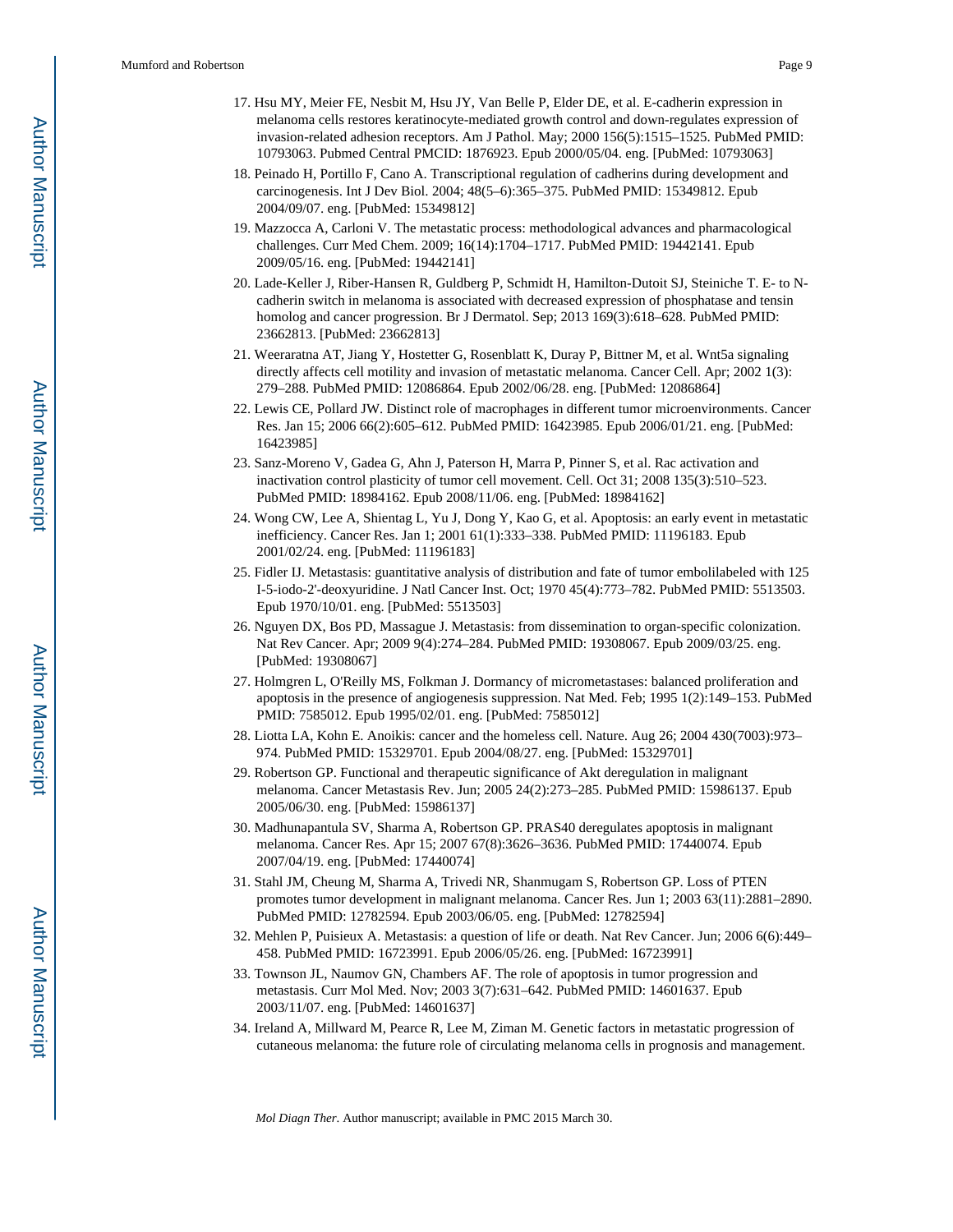Clin Exp Metastasis. Apr; 2011 28(4):327–336. PubMed PMID: 21311956. Epub 2011/02/12. eng. [PubMed: 21311956]

- 35. Welch DR, Tomasovic SP. Implications of tumor progression on clinical oncology. Clin Exp Metastasis. Jul-Sep;1985 3(3):151–188. PubMed PMID: 3902300. Epub 1985/07/01. eng. [PubMed: 3902300]
- 36. Borsig L, Wong R, Hynes RO, Varki NM, Varki A. Synergistic effects of L- and P-selectin in facilitating tumor metastasis can involve non-mucin ligands and implicate leukocytes as enhancers of metastasis. Proc Natl Acad Sci U S A. Feb 19; 2002 99(4):2193–2198. PubMed PMID: 11854515. Pubmed Central PMCID: 122341. Epub 2002/02/21. eng. [PubMed: 11854515]
- 37. Laubli H, Stevenson JL, Varki A, Varki NM, Borsig L. L-selectin facilitation of metastasis involves temporal induction of Fut7-dependent ligands at sites of tumor cell arrest. Cancer Res. Feb 1; 2006 66(3):1536–1542. PubMed PMID: 16452210. Epub 2006/02/03. eng. [PubMed: 16452210]
- 38. Langley RR, Fidler IJ. The seed and soil hypothesis revisited--the role of tumor-stroma interactions in metastasis to different organs. Int J Cancer. Jun 1; 2011 128(11):2527–2535. PubMed PMID: 21365651. Pubmed Central PMCID: 3075088. Epub 2011/03/03. eng. [PubMed: 21365651]
- 39. Nakamura K, Martin KC, Jackson JK, Beppu K, Woo CW, Thiele CJ. Brain-derived neurotrophic factor activation of TrkB induces vascular endothelial growth factor expression via hypoxiainducible factor-1alpha in neuroblastoma cells. Cancer Res. Apr 15; 2006 66(8):4249–4255. PubMed PMID: 16618748. Epub 2006/04/19. eng. [PubMed: 16618748]
- 40. Ulmer A, Schmidt-Kittler O, Fischer J, Ellwanger U, Rassner G, Riethmuller G, et al. Immunomagnetic enrichment, genomic characterization, and prognostic impact of circulating melanoma cells. Clin Cancer Res. Jan 15; 2004 10(2):531–537. PubMed PMID: 14760074. Epub 2004/02/05. eng. [PubMed: 14760074]
- 41. Ulmer A, Fierlbeck G. Circulating tumor cells and detection of the melanoma-associated antigen HMW-MAA in the serum of melanoma patients. J Invest Dermatol. Apr; 2006 126(4):914–915. author reply 5–6. PubMed PMID: 16470181. Epub 2006/02/14. eng. [PubMed: 16470181]
- 42. Eccles SA, Welch DR. Metastasis: recent discoveries and novel treatment strategies. Lancet. May 19; 2007 369(9574):1742–1757. PubMed PMID: 17512859. Pubmed Central PMCID: 2214903. Epub 2007/05/22. eng. [PubMed: 17512859]
- 43. Riethdorf S, Pantel K. Advancing personalized cancer therapy by detection and characterization of circulating carcinoma cells. Ann N Y Acad Sci. Oct.2010 1210:66–77. PubMed PMID: 20973800. Epub 2010/10/27. eng. [PubMed: 20973800]
- 44. Klein CA, Blankenstein TJ, Schmidt-Kittler O, Petronio M, Polzer B, Stoecklein NH, et al. Genetic heterogeneity of single disseminated tumour cells in minimal residual cancer. Lancet. Aug 31; 2002 360(9334):683–689. PubMed PMID: 12241875. Epub 2002/09/21. eng. [PubMed: 12241875]
- 45. Heppner GH, Miller FR. The cellular basis of tumor progression. Int Rev Cytol. 1998; 177:1–56. PubMed PMID: 9378615. Epub 1997/10/23. eng. [PubMed: 9378615]
- 46. Strauss BS. Hypermutability and silent mutations in human carcinogenesis. Semin Cancer Biol. Dec; 1998 8(6):431–438. PubMed PMID: 10191177. Epub 1999/04/07. eng. [PubMed: 10191177]
- 47. Hoshimoto S, Faries MB, Morton DL, Shingai T, Kuo C, Wang HJ, et al. Assessment of prognostic circulating tumor cells in a phase III trial of adjuvant immunotherapy after complete resection of stage IV melanoma. Ann Surg. Feb; 2012 255(2):357–362. PubMed PMID: 22202581. Pubmed Central PMCID: 3320770. Epub 2011/12/29. eng. [PubMed: 22202581]
- 48. Yang L, Lang JC, Balasubramanian P, Jatana KR, Schuller D, Agrawal A, et al. Optimization of an enrichment process for circulating tumor cells from the blood of head and neck cancer patients through depletion of normal cells. Biotechnol Bioeng. Feb 1; 2009 102(2):521–534. PubMed PMID: 18726961. Epub 2008/08/30. eng. [PubMed: 18726961]
- 49. Vona G, Sabile A, Louha M, Sitruk V, Romana S, Schutze K, et al. Isolation by size of epithelial tumor cells : a new method for the immunomorphological and molecular characterization of circulatingtumor cells. Am J Pathol. Jan; 2000 156(1):57–63. PubMed PMID: 10623654. Pubmed Central PMCID: 1868645. Epub 2000/01/07. eng. [PubMed: 10623654]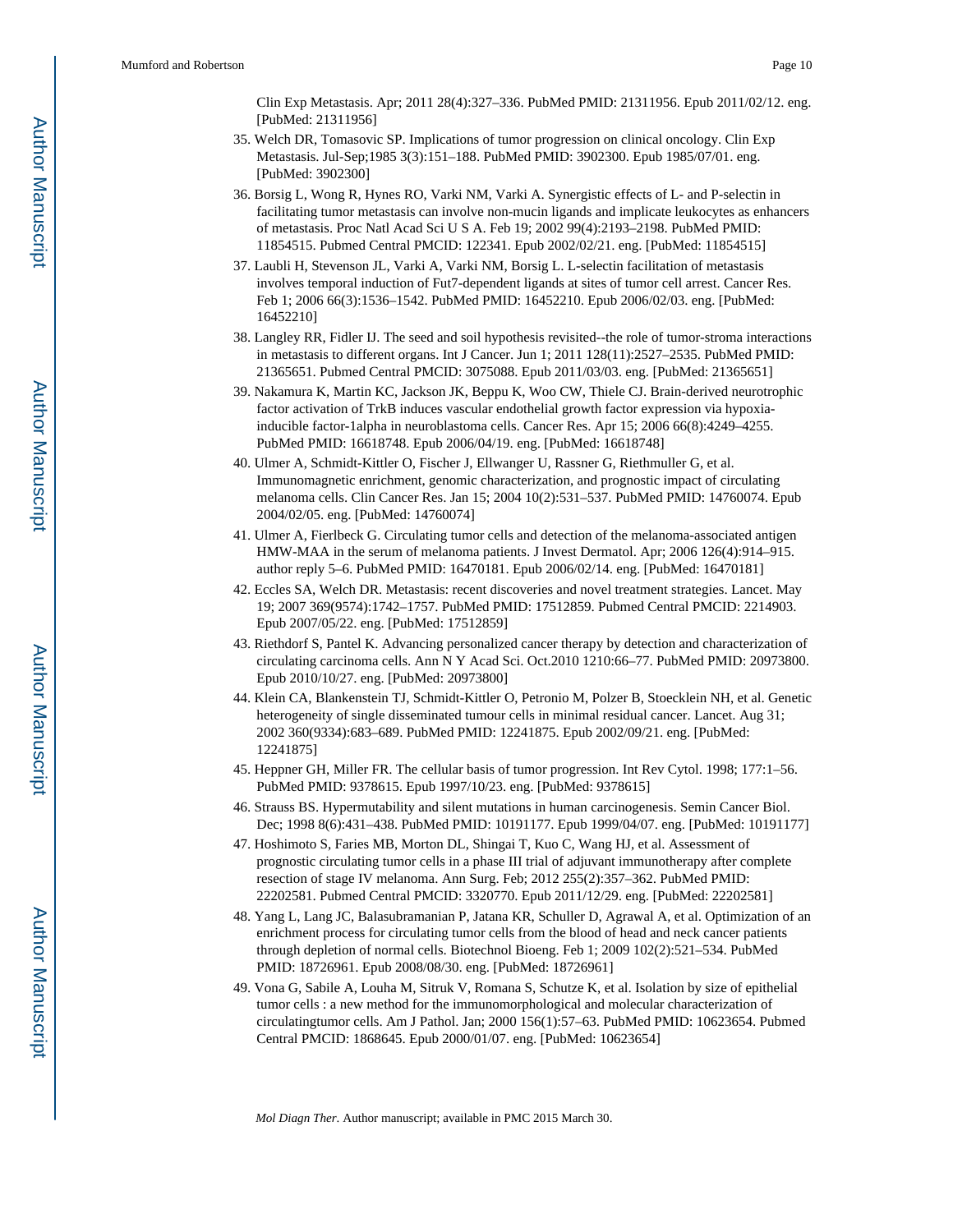- 50. Mocellin S, Keilholz U, Rossi CR, Nitti D. Circulating tumor cells: the 'leukemic phase' of solid cancers. Trends Mol Med. Mar; 2006 12(3):130–139. PubMed PMID: 16488189. Epub 2006/02/21. eng. [PubMed: 16488189]
- 51. Smith B, Selby P, Southgate J, Pittman K, Bradley C, Blair GE. Detection of melanoma cells in peripheral blood by means of reverse transcriptase and polymerase chain reaction. Lancet. Nov 16; 1991 338(8777):1227–1229. PubMed PMID: 1719320. [PubMed: 1719320]
- 52. Rao C, Bui T, Connelly M, Doyle G, Karydis I, Middleton MR, et al. Circulating melanoma cells and survival in metastatic melanoma. Int J Oncol. Mar; 2011 38(3):755–760. PubMed PMID: 21206975. Epub 2011/01/06. eng. [PubMed: 21206975]
- 53. de Bono JS, Scher HI, Montgomery RB, Parker C, Miller MC, Tissing H, et al. Circulating tumor cells predict survival benefit from treatment in metastatic castration-resistant prostate cancer. Clin Cancer Res. Oct 1; 2008 14(19):6302–6309. PubMed PMID: 18829513. Epub 2008/10/03. eng. [PubMed: 18829513]
- 54. Mitsiades CS, Lembessis P, Sourla A, Milathianakis C, Tsintavis A, Koutsilieris M. Molecular staging by RT-pCR analysis for PSA and PSMA in peripheral blood and bone marrow samples is an independent predictor of time to biochemical failure following radical prostatectomy for clinically localized prostate cancer. Clin Exp Metastasis. 2004; 21(6):495–505. PubMed PMID: 15679047. Epub 2005/02/01. eng. [PubMed: 15679047]
- 55. Fusi A, Collette S, Busse A, Suciu S, Rietz A, Santinami M, et al. Circulating melanoma cells and distant metastasis-free survival in stage III melanoma patients with or without adjuvant interferon treatment (EORTC (18991) side study). Eur J Cancer. Dec; 2009 45(18):3189–3197. PubMed PMID: 19793643. Epub 2009/10/02. eng. [PubMed: 19793643]
- 56. Lugo TG, Baker RM. Chromosome-mediated gene transfer of HPRT and APRT in an intraspecific human cell system. Somatic Cell Genet. Mar; 1983 9(2):175–188. PubMed PMID: 6836454. Epub 1983/03/01. eng. [PubMed: 6836454]
- 57. Clawson GA, Kimchi E, Patrick SD, Xin P, Harouaka R, Zheng S, et al. Circulating tumor cells in melanoma patients. PLoS One. 2012; 7(7):e41052. PubMed PMID: 22829910. Pubmed Central PMCID: 3400630. Epub 2012/07/26. eng. [PubMed: 22829910]
- 58. Carlson JA, Ross JS, Slominski A, Linette G, Mysliborski J, Hill J, et al. Molecular diagnostics in melanoma. Journal of the American Academy of Dermatology. May; 2005 52(5):743–775. quiz 75–8. PubMed PMID: 15858465. [PubMed: 15858465]
- 59. Nagrath S, Sequist LV, Maheswaran S, Bell DW, Irimia D, Ulkus L, et al. Isolation of rare circulating tumour cells in cancer patients by microchip technology. Nature. Dec 20; 2007 450(7173):1235–1239. PubMed PMID: 18097410. Pubmed Central PMCID: 3090667. Epub 2007/12/22. eng. [PubMed: 18097410]
- 60. Palmieri G, Casula M, Sini MC, Ascierto PA, Cossu A. Issues affecting molecular staging in the management of patients with melanoma. Journal of cellular and molecular medicine. Sep-Oct; 2007 11(5):1052–1068. PubMed PMID: 17979882. [PubMed: 17979882]
- 61. Mocellin S, Del Fiore P, Guarnieri L, Scalerta R, Foletto M, Chiarion V, et al. Molecular detection of circulating tumor cells is an independent prognostic factor in patients with high-risk cutaneous melanoma. Int J Cancer. Sep 20; 2004 111(5):741–745. PubMed PMID: 15252844. Epub 2004/07/15. eng. [PubMed: 15252844]
- 62. Eton O, Legha SS, Bedikian AY, Lee JJ, Buzaid AC, Hodges C, et al. Sequential biochemotherapy versus chemotherapy for metastatic melanoma: results from a phase III randomized trial. J Clin Oncol. Apr 15; 2002 20(8):2045–2052. PubMed PMID: 11956264. Epub 2002/04/17. eng. [PubMed: 11956264]
- 63. Eton O, Rosenblum MG, Legha SS, Zhang W, Jo East M, Bedikian A, et al. Phase I trial of subcutaneous recombinant human interleukin-2 in patients with metastatic melanoma. Cancer. Jul 1; 2002 95(1):127–134. PubMed PMID: 12115326. Epub 2002/07/13. eng. [PubMed: 12115326]
- 64. Khayat D, Bernard-Marty C, Meric JB, Rixe O. Biochemotherapy for advanced melanoma: maybe it is real. J Clin Oncol. May 15; 2002 20(10):2411–2414. PubMed PMID: 12011117. Epub 2002/05/16. eng. [PubMed: 12011117]
- 65. Ma J, Lin JY, Alloo A, Wilson BJ, Schatton T, Zhan Q, et al. Isolation of tumorigenic circulating melanoma cells. Biochem Biophys Res Commun. Nov 26; 2010 402(4):711–717. PubMed PMID: 20977885. Pubmed Central PMCID: 2998991. Epub 2010/10/28. eng. [PubMed: 20977885]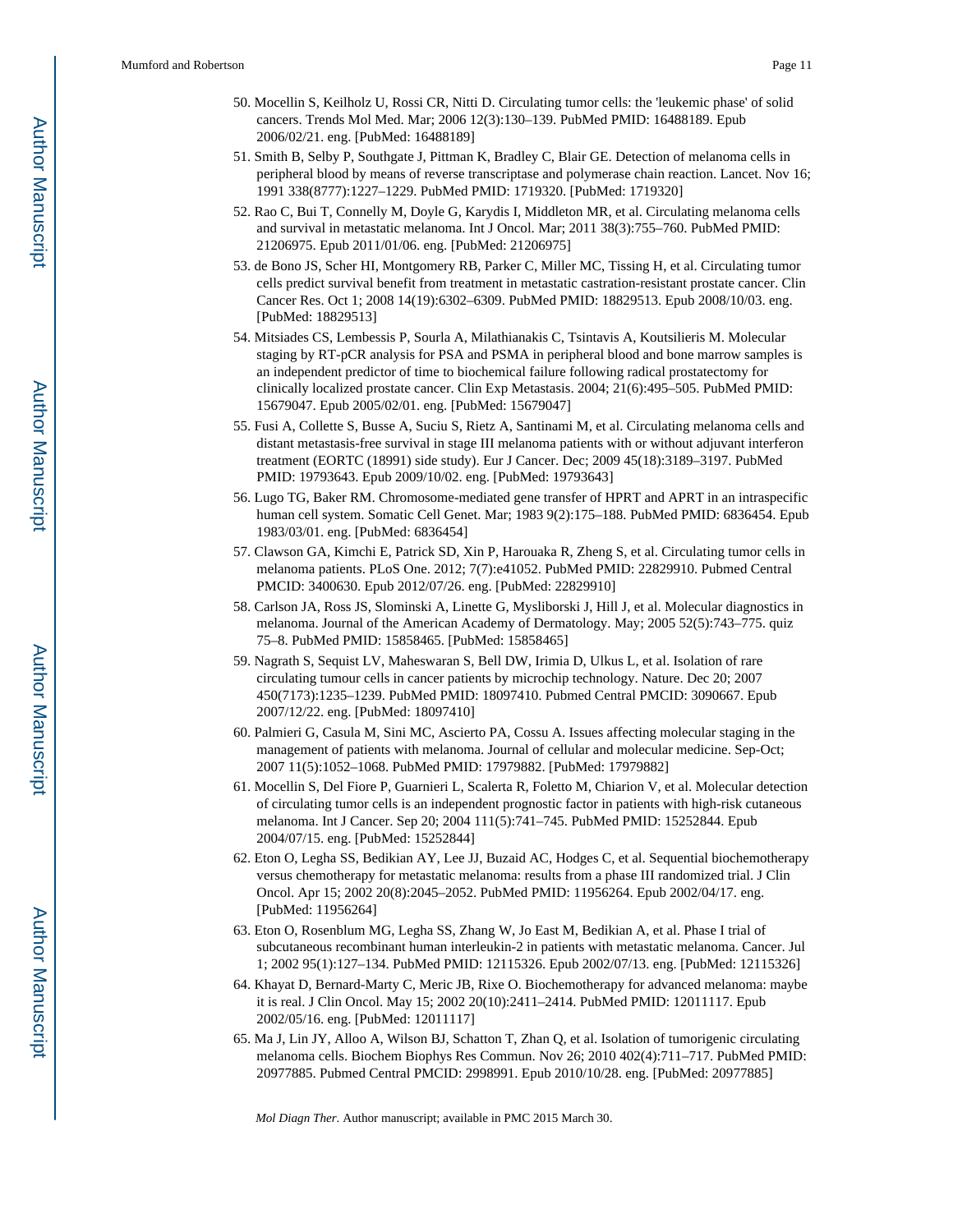- 66. Dowsett M, Dunbier AK. Emerging biomarkers and new understanding of traditional markers in personalized therapy for breast cancer. Clin Cancer Res. Dec 15; 2008 14(24):8019–8026. PubMed PMID: 19088018. Epub 2008/12/18. eng. [PubMed: 19088018]
- 67. Romano E, Schwartz GK, Chapman PB, Wolchock JD, Carvajal RD. Treatment implications of the emerging molecular classification system for melanoma. Lancet Oncol. Sep; 2011 12(9):913–922. PubMed PMID: 21349766. Epub 2011/02/26. eng. [PubMed: 21349766]
- 68. Sakaizawa K, Goto Y, Kiniwa Y, Uchiyama A, Harada K, Shimada S, et al. Mutation analysis of BRAF and KIT in circulating melanoma cells at the single cell level. Br J Cancer. Feb 28; 2012 106(5):939–946. PubMed PMID: 22281663. Pubmed Central PMCID: 3305957. Epub 2012/01/28. eng. [PubMed: 22281663]
- 69. Koyanagi K, Kuo C, Nakagawa T, Mori T, Ueno H, Lorico AR Jr, et al. Multimarker quantitative real-time PCR detection of circulating melanoma cells in peripheral blood: relation to disease stage in melanoma patients. Clin Chem. Jun; 2005 51(6):981–988. PubMed PMID: 15817820. Pubmed Central PMCID: 2856477. Epub 2005/04/09. eng. [PubMed: 15817820]
- 70. Koyanagi K, O'Day SJ, Gonzalez R, Lewis K, Robinson WA, Amatruda TT, et al. Serial monitoring of circulating melanoma cells during neoadjuvant biochemotherapy for stage III melanoma: outcome prediction in a multicenter trial. J Clin Oncol. Nov 1; 2005 23(31):8057– 8064. PubMed PMID: 16258104. Pubmed Central PMCID: 2856446. Epub 2005/11/01. eng. [PubMed: 16258104]
- 71. Maheswaran S, Sequist LV, Nagrath S, Ulkus L, Brannigan B, Collura CV, et al. Detection of mutations in EGFR in circulating lung-cancer cells. N Engl J Med. Jul 24; 2008 359(4):366–377. PubMed PMID: 18596266. Pubmed Central PMCID: 3551471. Epub 2008/07/04. eng. [PubMed: 18596266]
- 72. Kitago M, Koyanagi K, Nakamura T, Goto Y, Faries M, O'Day SJ, et al. mRNA expression and BRAF mutation in circulating melanoma cells isolated from peripheral blood with high molecular weight melanoma-associated antigen-specific monoclonal antibody beads. Clin Chem. Apr; 2009 55(4):757–764. PubMed PMID: 19233913. Pubmed Central PMCID: 2760934. Epub 2009/02/24. eng. [PubMed: 19233913]
- 73. Capper D, Preusser M, Habel A, Sahm F, Ackermann U, Schindler G, et al. Assessment of BRAF V600E mutation status by immunohistochemistry with a mutation-specific monoclonal antibody. Acta Neuropathol. Jul; 2011 122(1):11–19. PubMed PMID: 21638088. Epub 2011/06/04. eng. [PubMed: 21638088]
- 74. Hofman V, Ilie M, Long-Mira E, Giacchero D, Butori C, Dadone B, et al. Usefulness of immunocytochemistry for the detection of the BRAF(V600E) mutation in circulating tumor cells from metastatic melanoma patients. J Invest Dermatol. May; 2013 133(5):1378–1381. PubMed PMID: 23303445. Epub 2013/01/11. eng. [PubMed: 23303445]
- 75. Keilholz U, Goldin-Lang P, Bechrakis NE, Max N, Letsch A, Schmittel A, et al. Quantitative detection of circulating tumor cells in cutaneous and ocular melanoma and quality assessment by real-time reverse transcriptase-polymerase chain reaction. Clin Cancer Res. Mar 1; 2004 10(5): 1605–1612. PubMed PMID: 15014010. Epub 2004/03/12. eng. [PubMed: 15014010]
- 76. Mostert B, Sleijfer S, Foekens JA, Gratama JW. Circulating tumor cells (CTCs): detection methods and their clinical relevance in breast cancer. Cancer Treat Rev. Aug; 2009 35(5):463–474. PubMed PMID: 19410375. Epub 2009/05/05. eng. [PubMed: 19410375]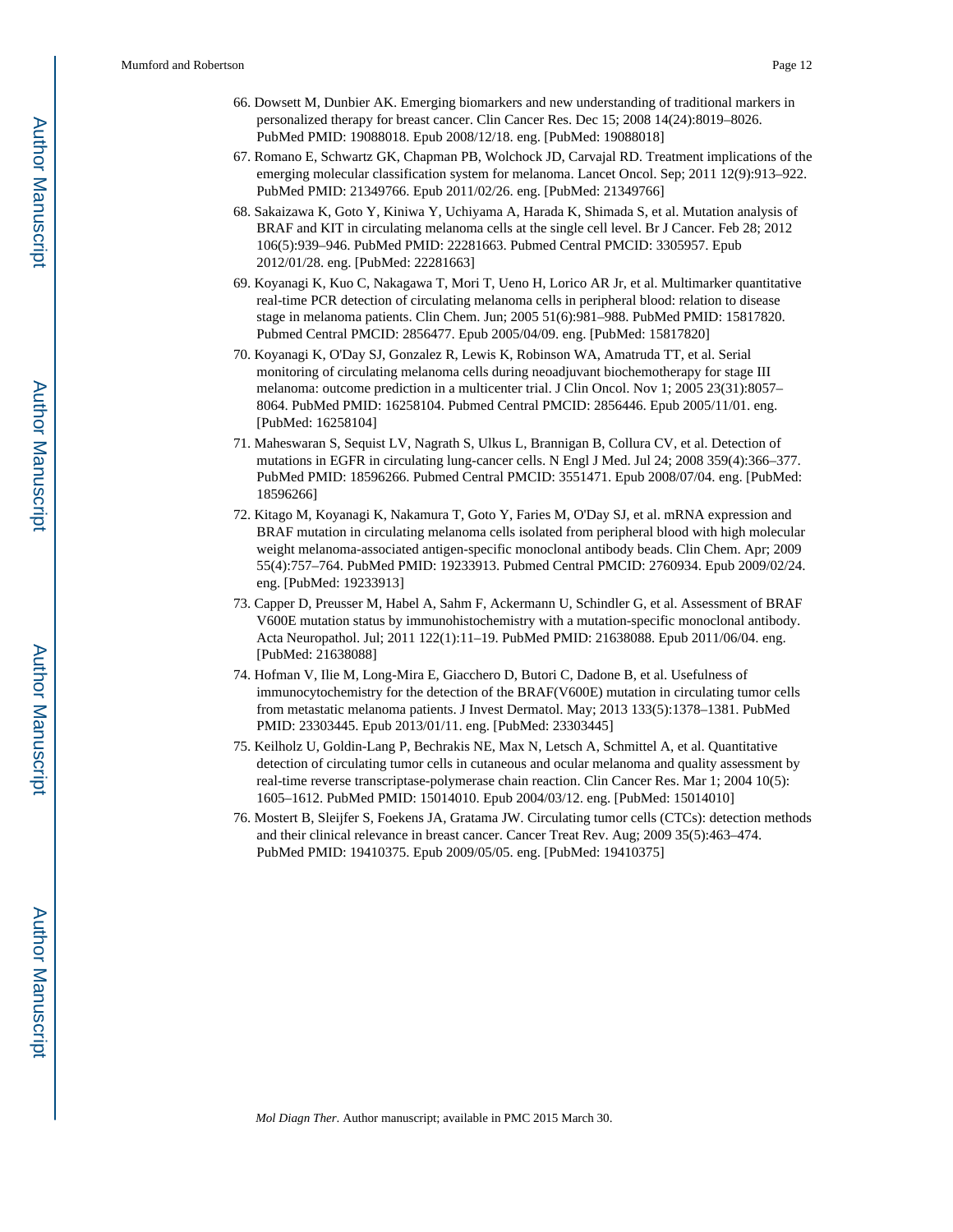

# **Figure 1.**

Path of a metastasizing melanoma cell, from separation from the primary tumor through the establishment of a metastatic tumor from circulating melanoma cells.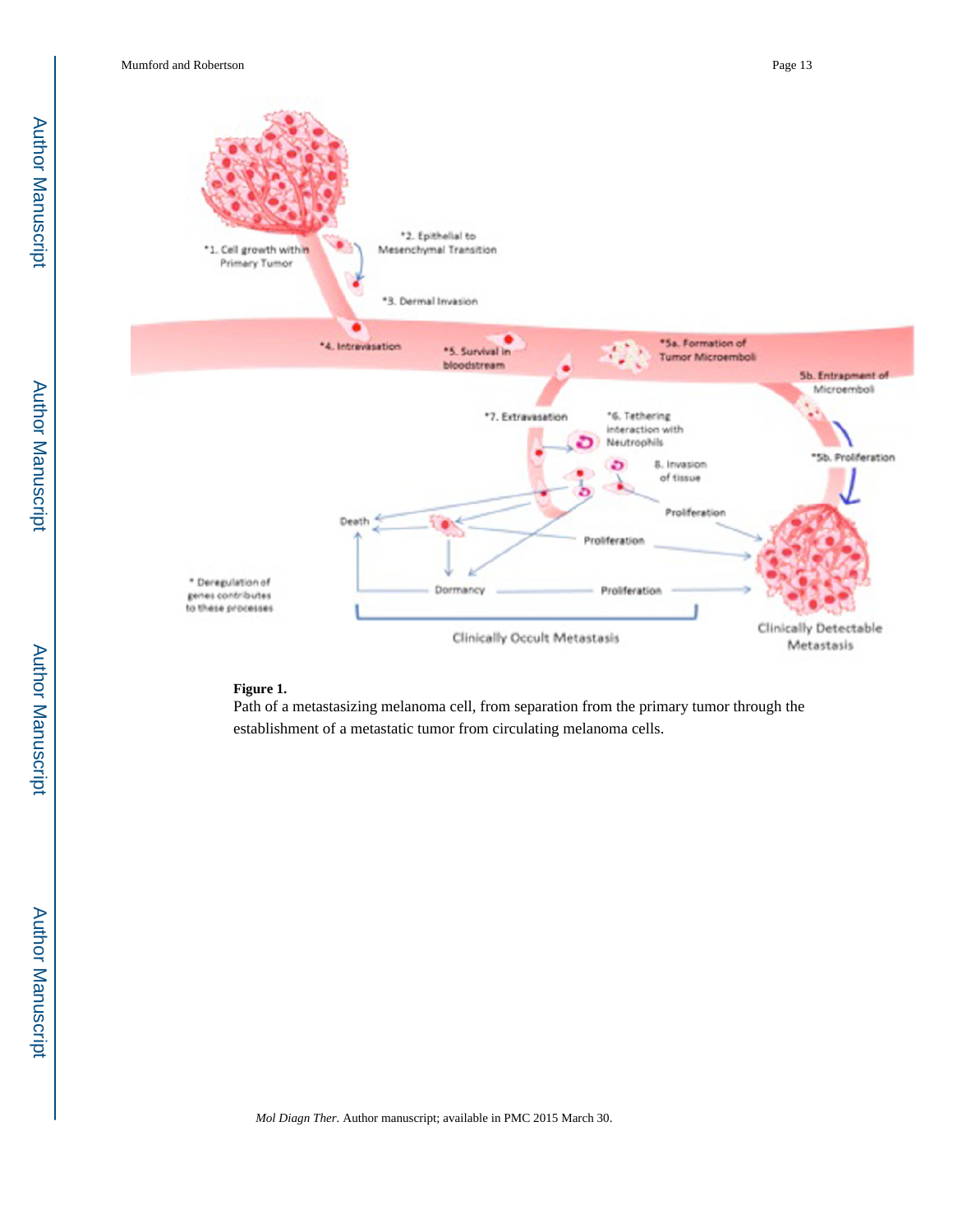

#### **Figure 2.**

Extravasation of circulating melanoma cell through interaction with neutrophil and tethering of the CMC to the vessel endothelial cell layer to promote metastasis.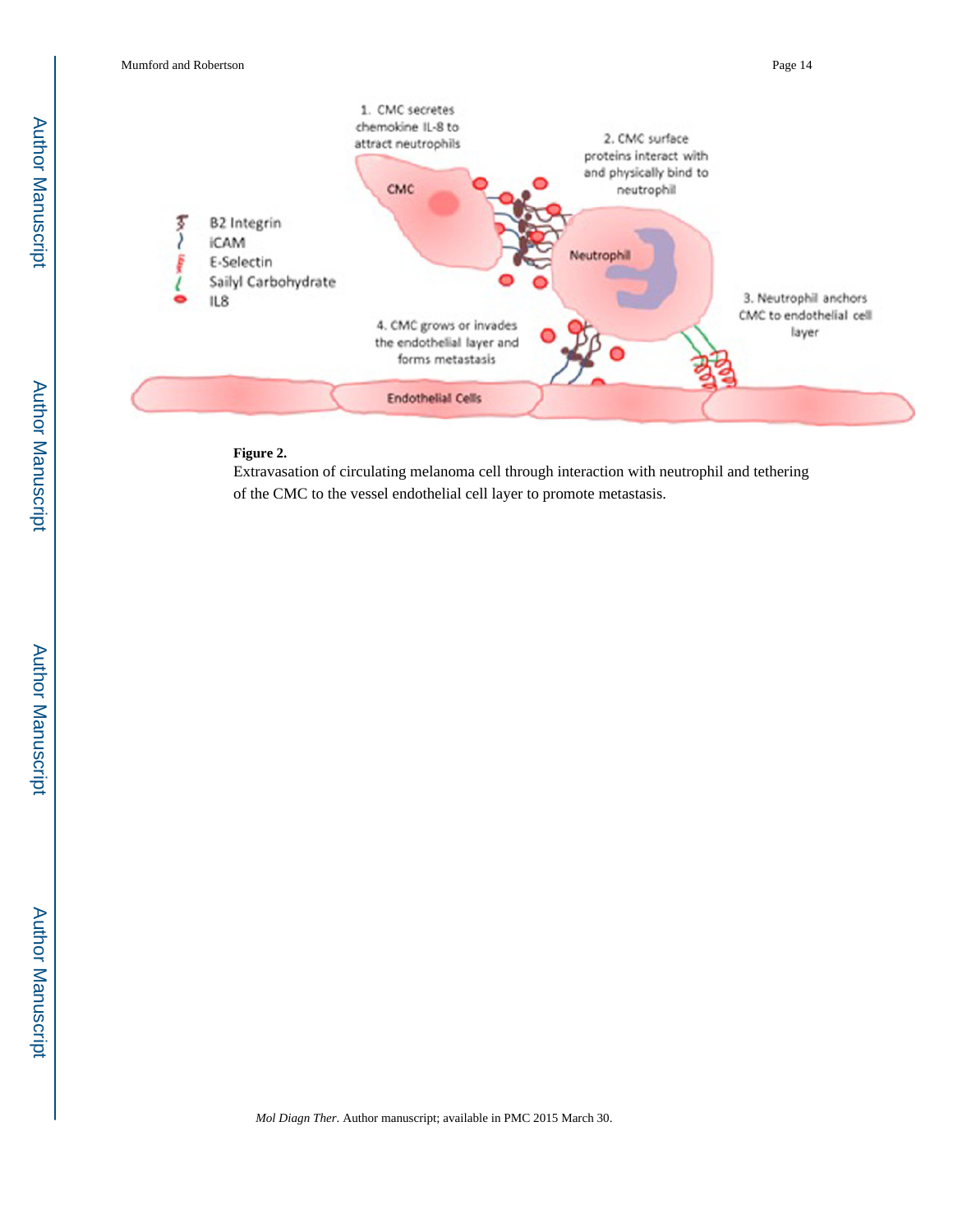

#### **Figure 3.**

Idealized design of targeted personalized therapeutic regimen based on the isolation of only metastasizing CMC and selection of therapies against targets in these cells.